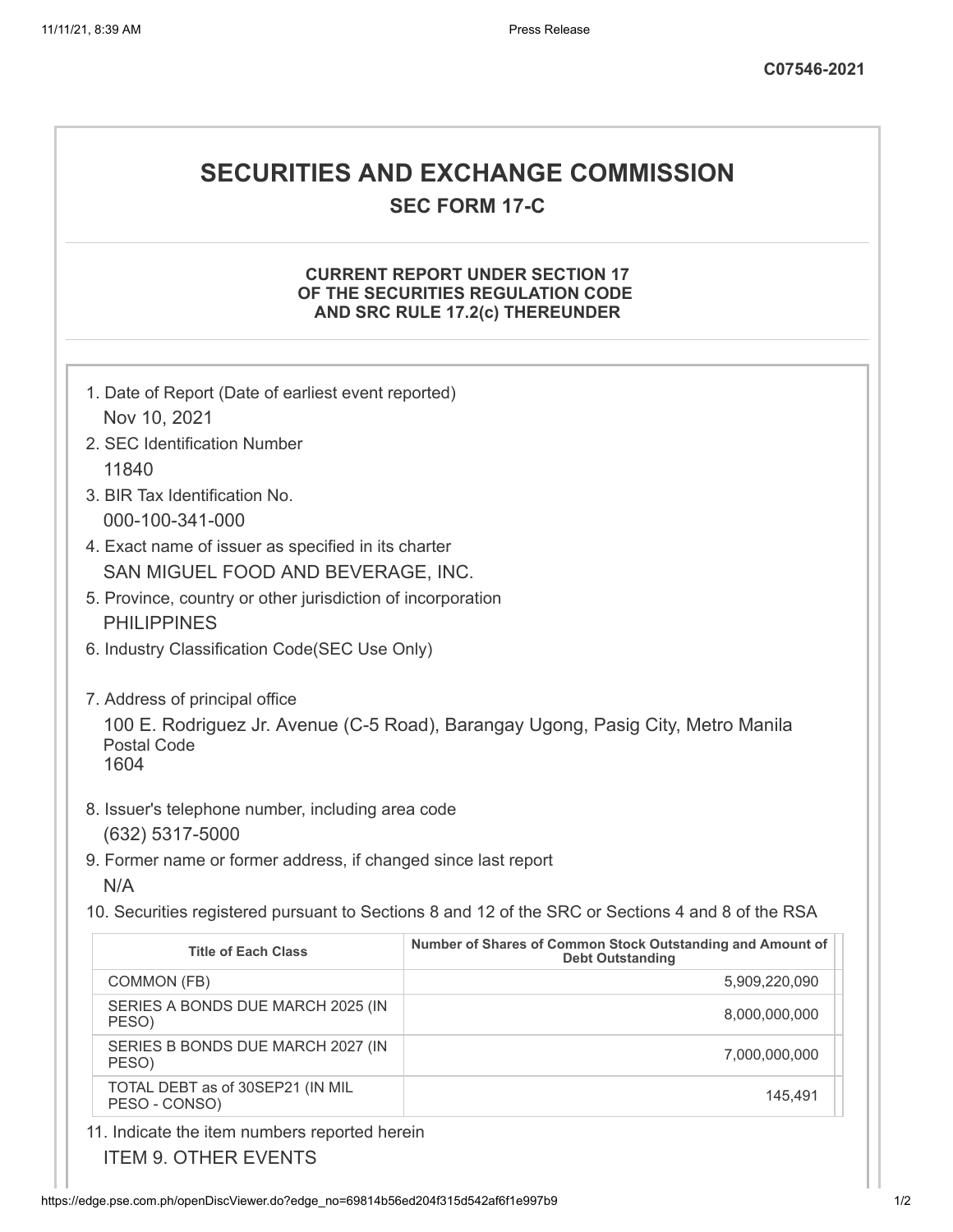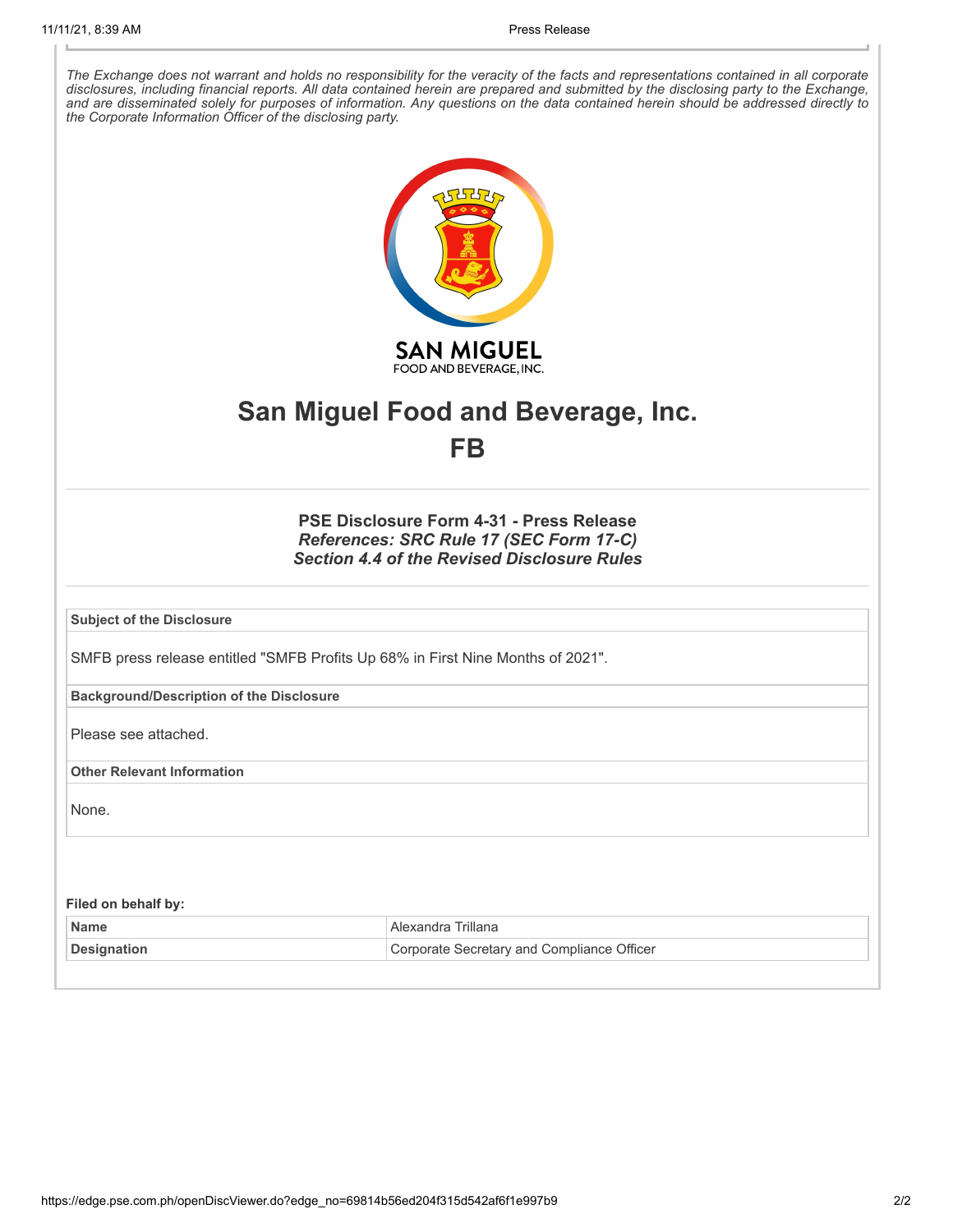## **SEC ORIGINAL COPY**



**C O V E R S H E E T**

**Remarks = pls. Use black ink for scanning purposes**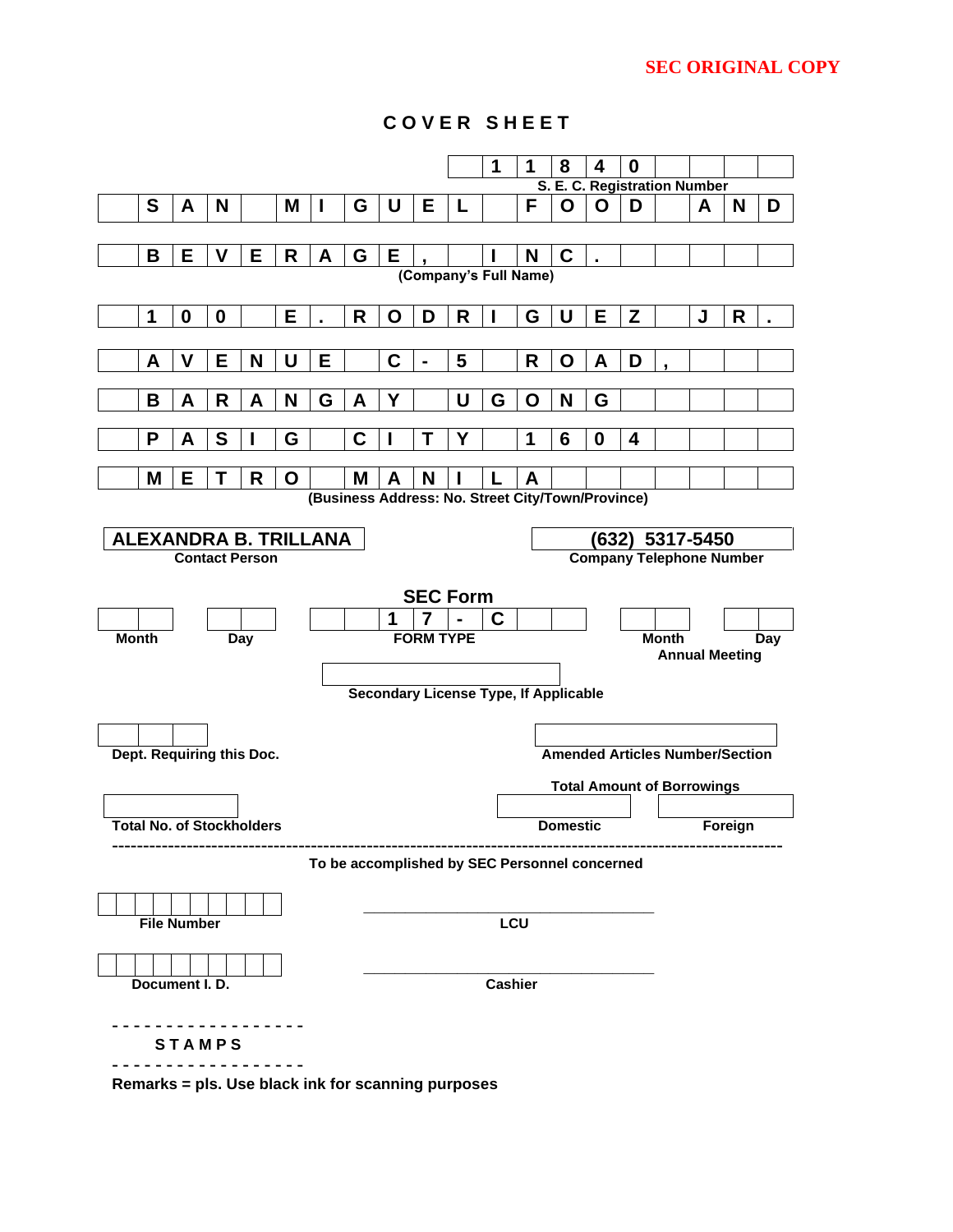## **SEC FORM 17-C**

#### **CURRENT REPORT UNDER SECTION 17 OF THE SECURITIES REGULATION CODE (SRC) AND SRC RULE 17(b)(3) THEREUNDER**

- 1. **November 10, 2021** Date of Report (Date of earliest event reported)
- 2. SEC Identification No. **11840**
- 3. BIR Tax Identification No**. 000-100-341-000**
- 4**. SAN MIGUEL FOOD AND BEVERAGE, INC.** Exact name of registrant as specified in its charter
- 5. **Philippines** 6. (SEC Use Only) (Province,country or other jurisdiction of Industry Classification Code Incorporation)
- 6. **100 E. Rodriguez Jr. Avenue (C-5 Road), Barangay Ugong, Pasig City 1604** (Address of principal office) (Postal Code)
- 7. (**632) 5317-5000** (Registrant's telephone number, including area code)
- 8. **Registrant has not changed address since its last report to this Honorable Commission** (Former name or former address, if changed since last report)
- 9. Securities registered pursuant to Sections 8 and 12 of SRC

| <b>Title of Each Class</b>                               | Outstanding<br>as of September 30, 2021 |
|----------------------------------------------------------|-----------------------------------------|
| <b>Common Shares (FB)</b>                                | 5,909,220,090                           |
| <b>Series A Bonds Due</b><br>March 2025 (In Peso)        | 8,000,000,000.00                        |
| <b>Series B Bonds Due</b><br>March 2027 (In Peso)        | 7,000,000,000.00                        |
| Total Debt as of Sept. 30, 2021<br>(In Mil Peso - Conso) | 145,491                                 |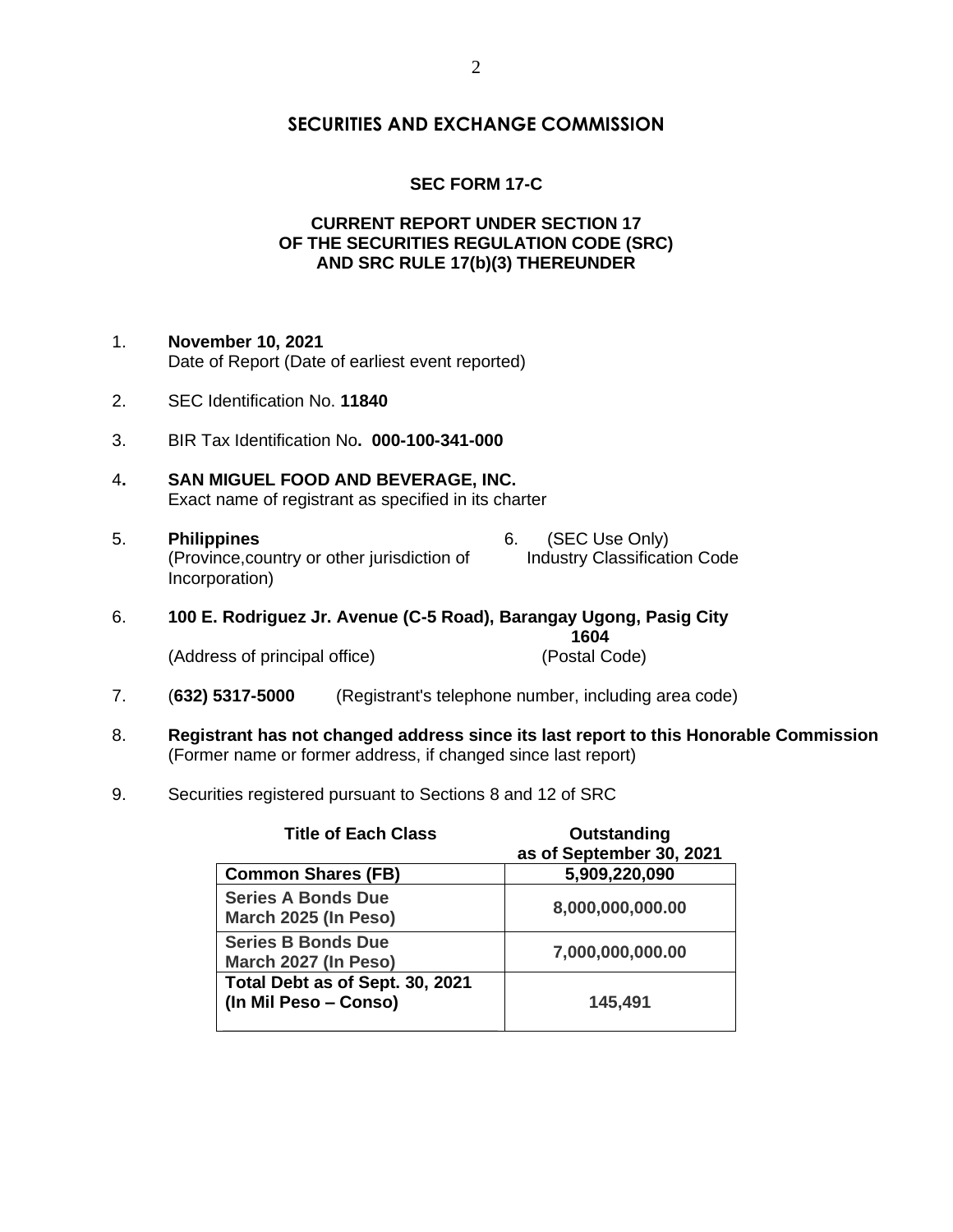10. Indicate the item numbers reported herein:

Item 9. Other Events

Please see attached press release entitled **"SMFB Profits Up 68% in First Nine Months of 2021"**.

###

Pursuant to the requirements of the Securities Regulation Code, the registrant duly caused this report to be signed on its behalf by the undersigned hereunto duly authorized.

## **SAN MIGUEL FOOD AND BEVERAGE, INC.**

 **By:**

as.  $\rightarrow$   $\rightarrow$  0  **ALEXANDRA BENGSON TRILLANA** Corporate Secretary and Compliance Officer

November 10, 2021.